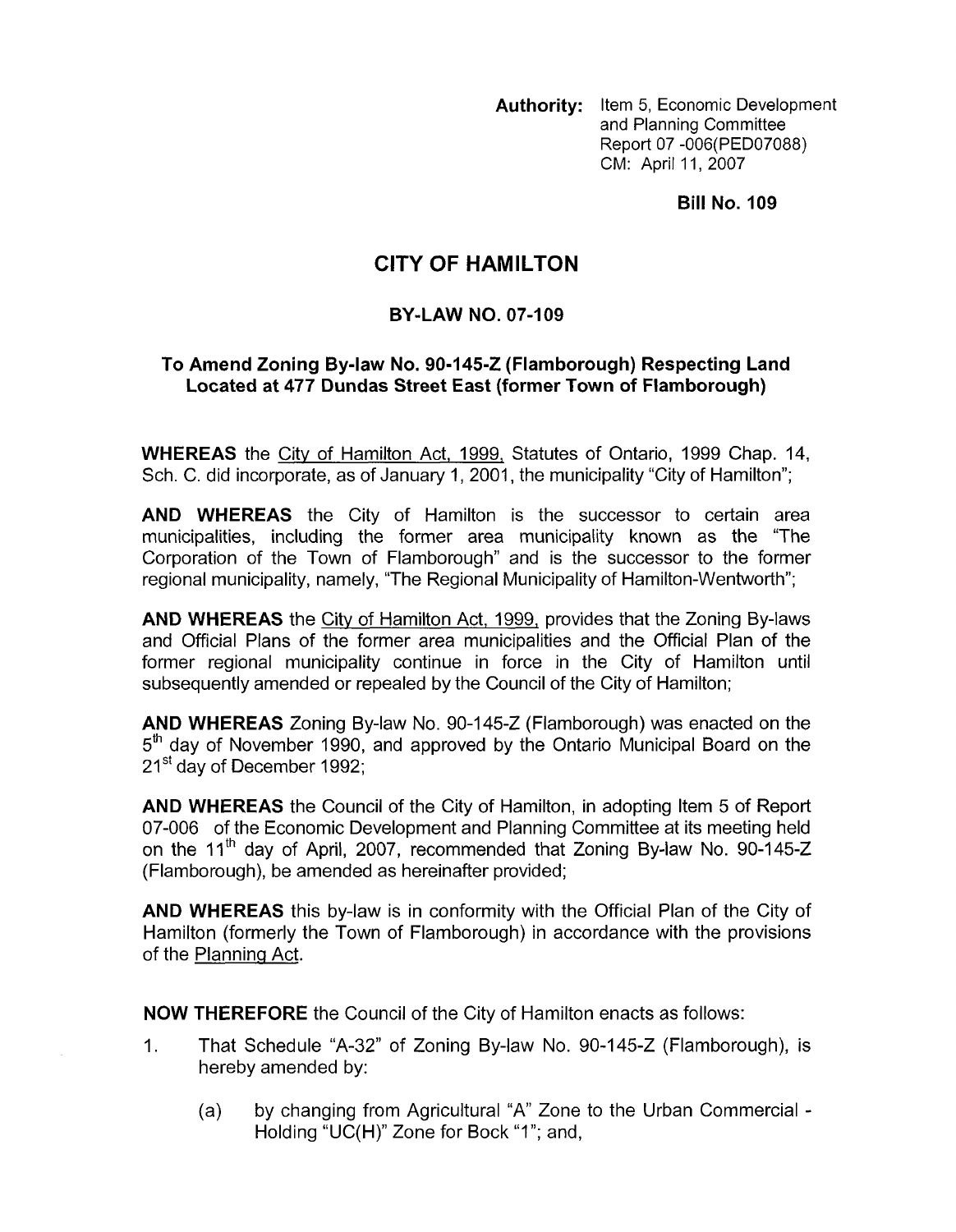(b) by changing from the Urban Development  $-$  Holding "UC(H)" Zone to the Urban Commercial - Holding "UC(H)" Zone for Bock "2";

the extent and boundaries of which are shown on Schedule "A" annexed hereto and forming part of this by-law.

2. That the Holding provisions of Section 36(1) of the Planning Act, R.S.O. 1990, as amended, apply to the lands zoned "UC" by introducing the Holding symbol 'H' as a suffix to the proposed Urban Commercial Zone.

The Holding Provision 'H' will prohibit all permitted uses until such time that:

- (i) The owner submits an Archaeological Assessment to the satisfaction of the City of Hamilton's Manager of Development Planning and the Ministry of Culture; and,
- (ii) The subject lands are adequately sewiced to the satisfaction of the City of Hamilton's Manager of Development Engineering.

City Council may remove the 'H' symbol, and thereby give effect to the site-specific "UC" Urban Commercial Zone provisions by enactment of an amending by-law once the conditions are fulfilled.

- **3.** No building or structure shall be erected, altered, extended or enlarged, nor shall any building or structure or part thereof be used nor shall any land be used, except in accordance with the "UC" (Urban Commercial) Zone provisions.
- **4.** The Clerk is hereby authorized and directed to proceed with the giving of notice of the passing of this By-law, in accordance with the Planning Act.

PASSED and ENACTED this 11<sup>th</sup> day of April, 2007.

**MAYOR** 

**FRK** Fred Eisenberger Kevin Christenson

ZAC-06-73